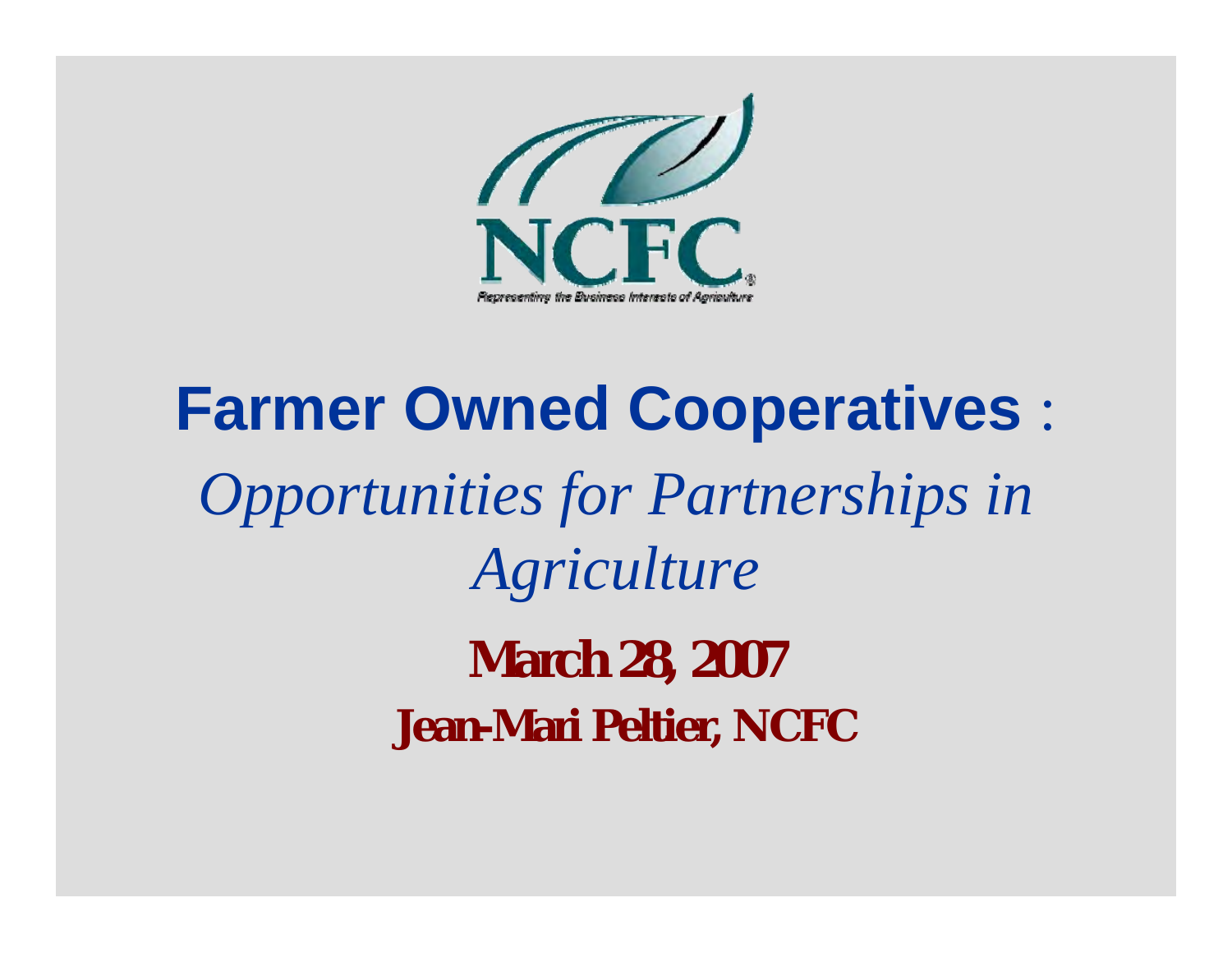Farmer Cooperatives are significant players:

- 28% of farm supply sales
- 29% of all commodities marketed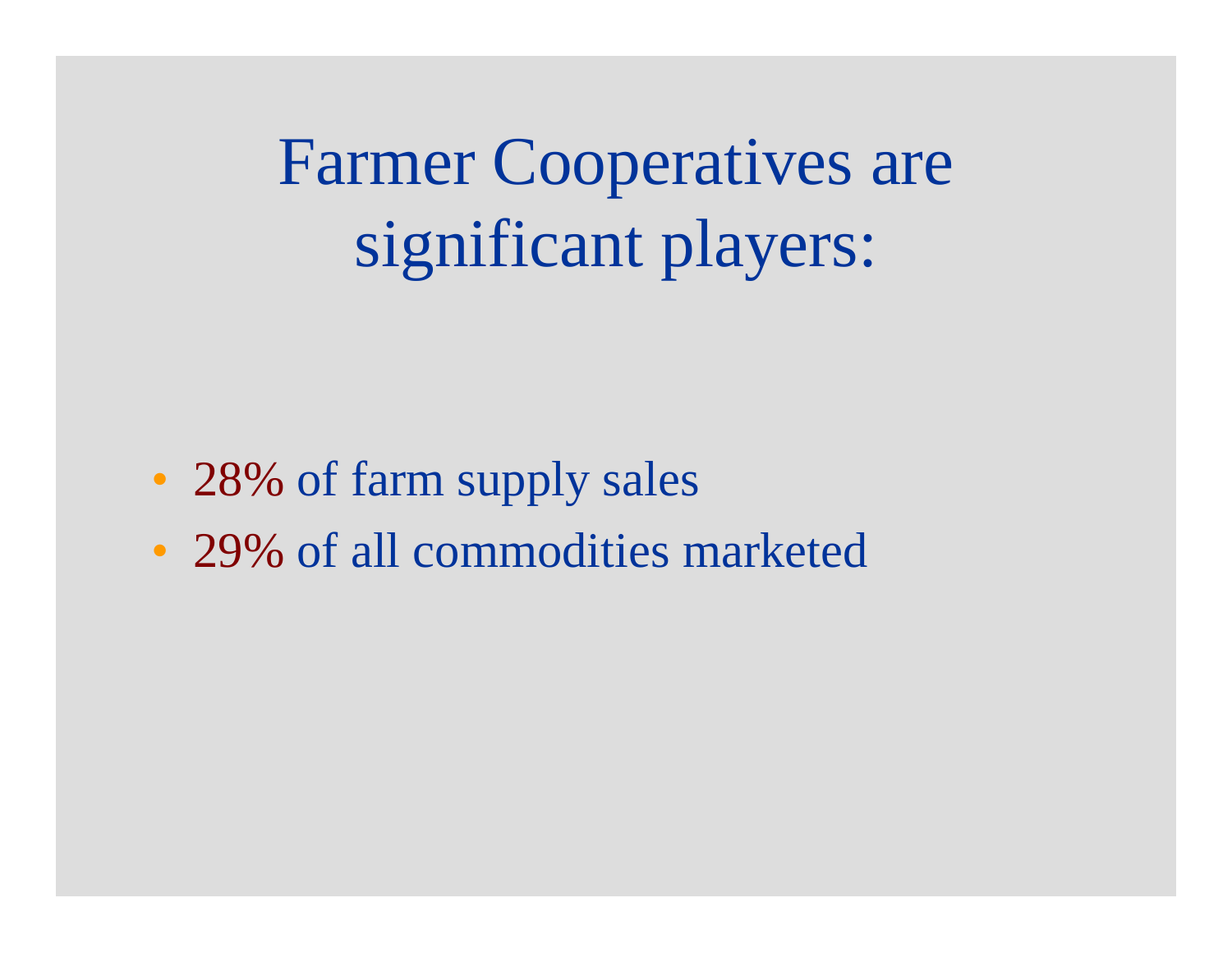#### America's Farmer Cooperative Businesses

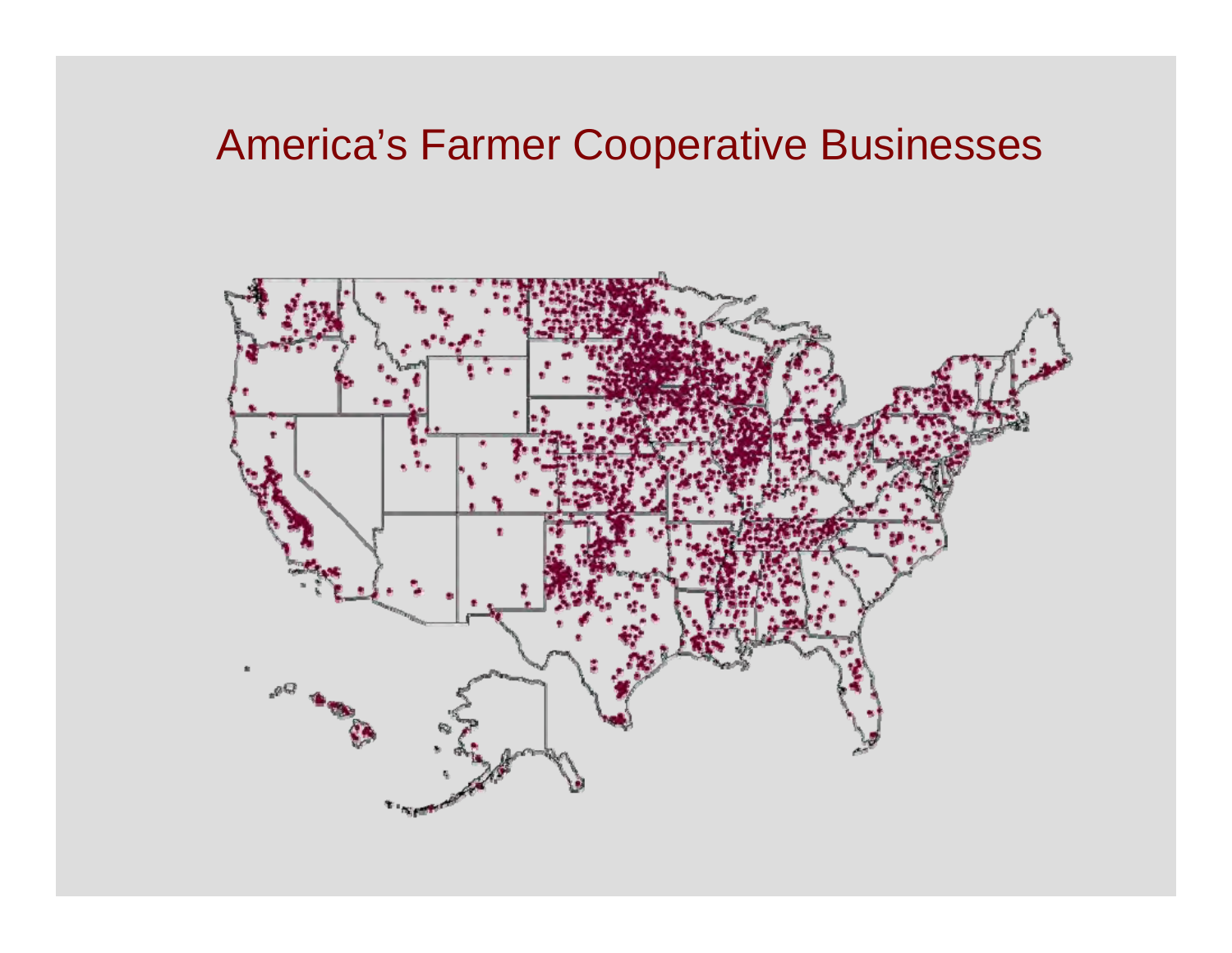#### **NCFC Members**

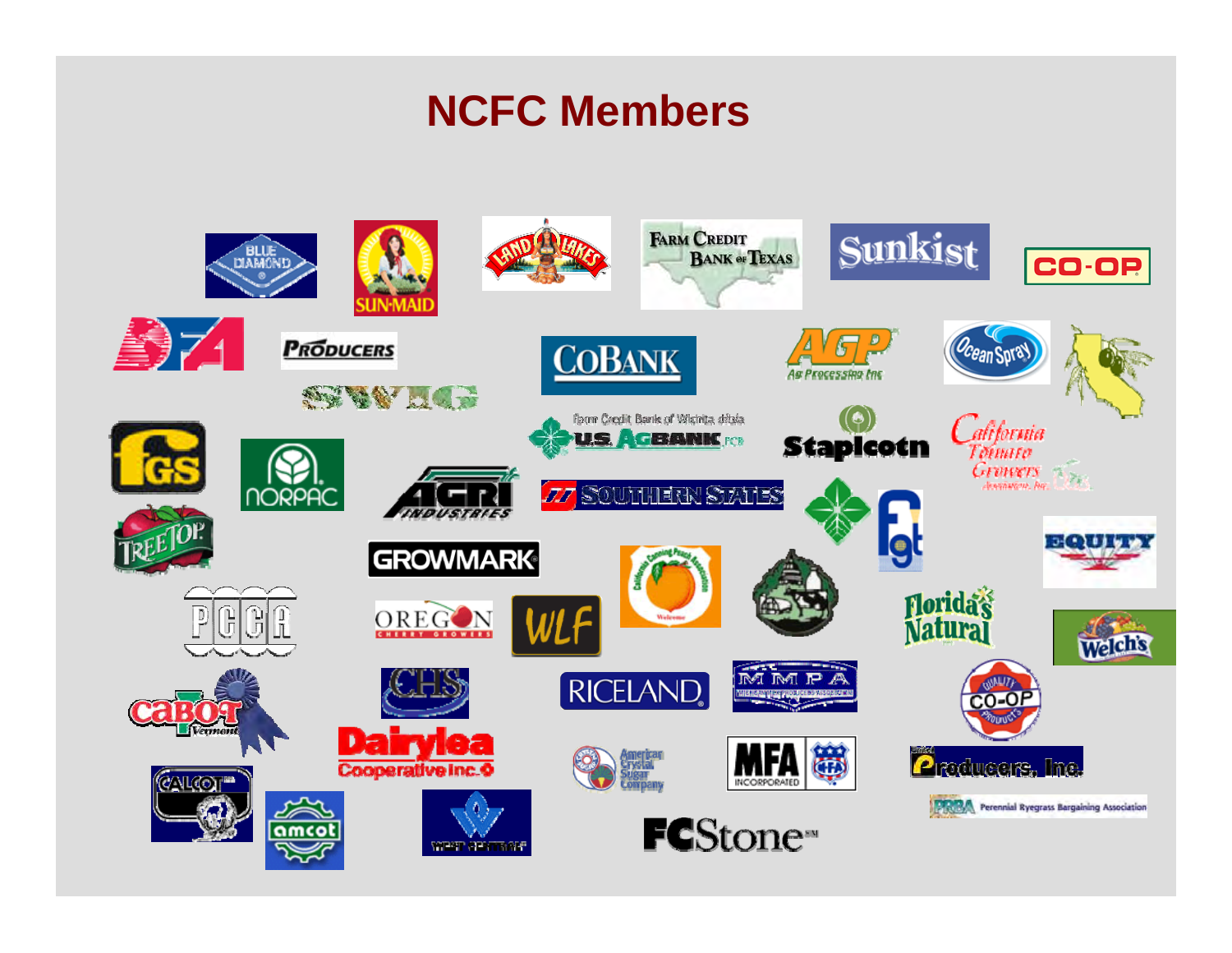| Co-ops' Share of U.S. Farm<br><b>Marketings, Selected Products</b> |             |                   |                                      |    |                      |  |  |  |
|--------------------------------------------------------------------|-------------|-------------------|--------------------------------------|----|----------------------|--|--|--|
| <b>Products marketed</b>                                           | 1998        | <b>STATISTICS</b> | <b>Percent of cash receipts ----</b> |    | 1999 2000 2001 2002* |  |  |  |
| <b>Milk</b>                                                        | 83          | 83                | 82                                   | 83 | 83                   |  |  |  |
| <b>Cotton / cottonseed</b>                                         | 43          | 27                | 49                                   | 42 | 43                   |  |  |  |
| <b>Grains &amp; Oilseeds</b>                                       | 39          | 34                | 44                                   | 38 | 38                   |  |  |  |
| <b>Fruits / vegetables</b>                                         | 19          | 18                | 18                                   | 19 | 19                   |  |  |  |
| Livestock / wool                                                   | 14          | 13                | 12                                   | 13 | 13                   |  |  |  |
| <b>Other</b><br>AII                                                | $12 \ \ 12$ | 12                | 13                                   | 12 | 12                   |  |  |  |
| <b>All products</b>                                                | 29          | 26                | 27                                   | 28 | 28                   |  |  |  |

*\* Estimated. Prior years from USDA*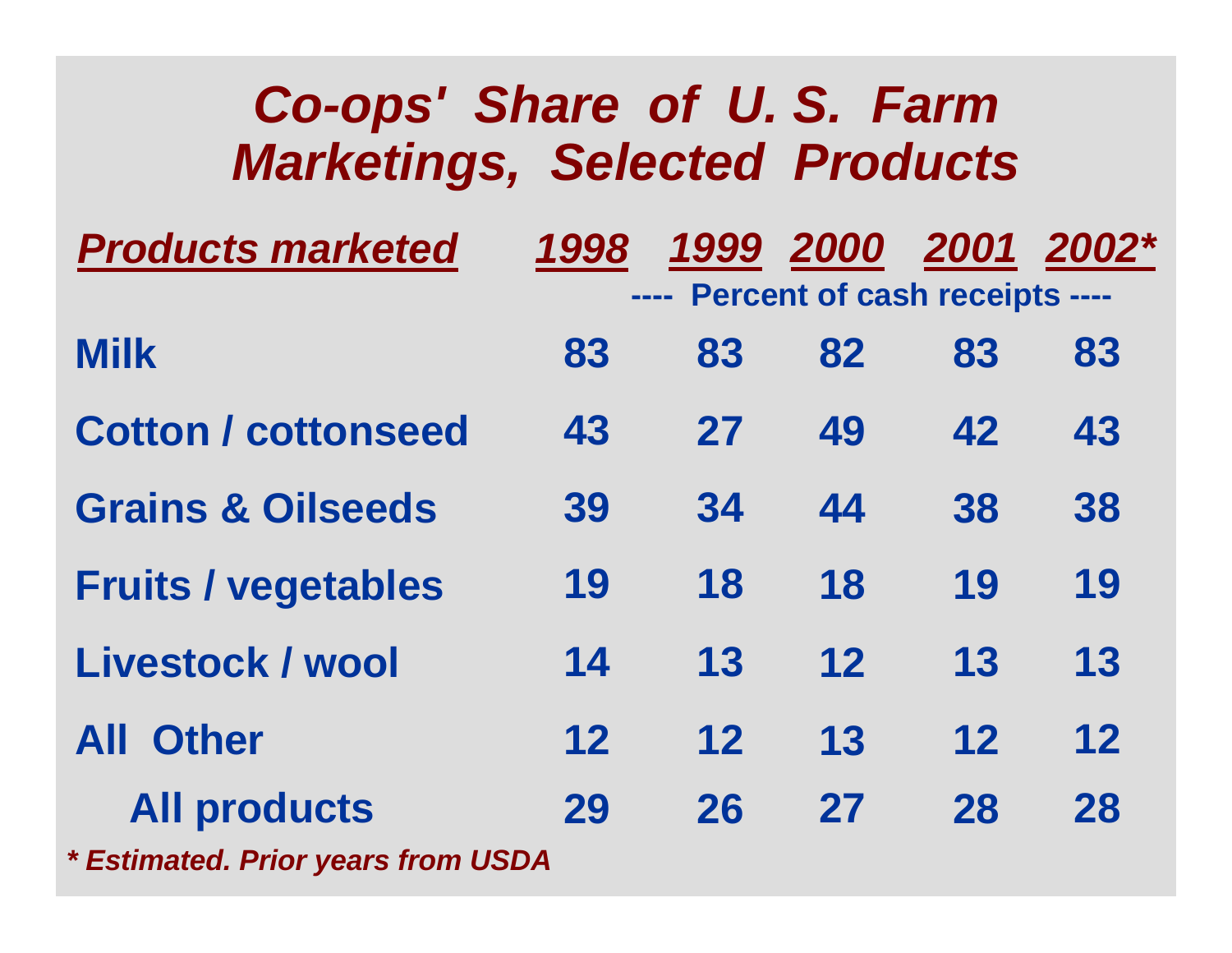### *Co-ops' Share of Major U. S. Farm Production Expenses*

|                             | 1998 | 1999                                        | 2000 | 2001 | 2002* |
|-----------------------------|------|---------------------------------------------|------|------|-------|
| <b>Farm production item</b> |      | ---- % of farm production expenditures ---- |      |      |       |
| <b>Fertilizer</b>           | 45   | 45                                          | 43   | 45   | 45    |
| <b>Petroleum</b>            | 50   | 45                                          | 43   | 46   | 46    |
| <b>Crop protectants</b>     | 34   | 34                                          | 35   | 34   | 34    |
| <b>Feed</b>                 | 21   | 19                                          | 18   | 15   | 17    |
| <b>Seed</b>                 | 10   | 10                                          | 13   | 13   | 13    |
| <b>Total of products</b>    | 29   | 27                                          | 27   | 26   | 28    |
|                             |      |                                             |      |      |       |

*\* Estimated. Prior years from USDA*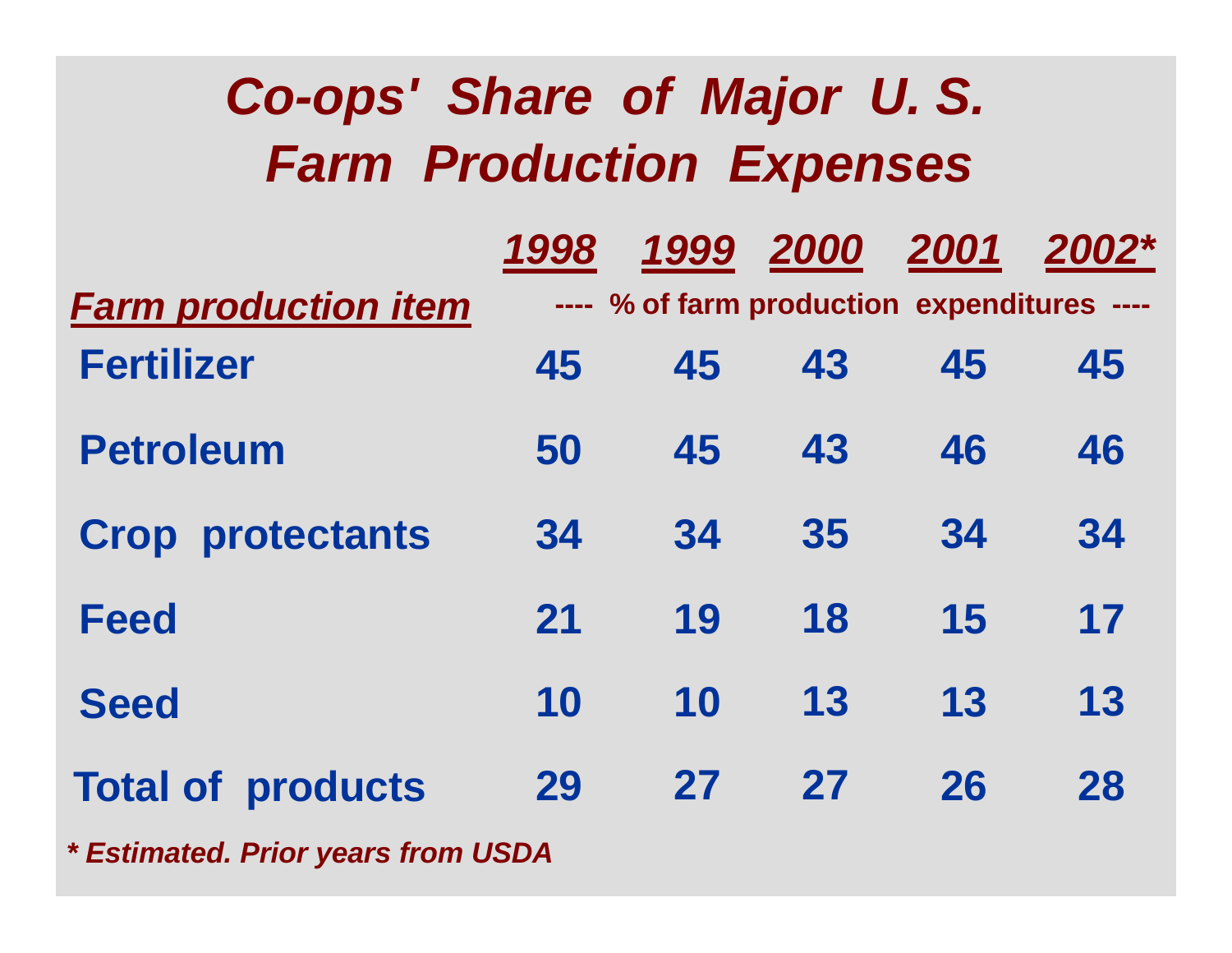### **Ethanol from corn must have:**

- **Federal \$0.51 tax benefit**
- **\$0.54/ gal tariff on imported ethanol**
- **Other state and federal incentives**
- **Oxygenation mandate and MTBE ban**
- **Bio-fuel use mandate …. 7.5 bil. gallons by 2012**
- **Continued high oil prices …. \$55-60 per barrel**
- **Slow emergence of alternative technologies**
- **Available feed stock at reasonable relative price:** <sup>9</sup>**Rapid increase in corn acreage** <sup>9</sup>**At least trend yields to prevent market disruptions.**

**The \$.51 tax benefit means ethanol can bid \$1.38 a bushel more for corn than the economics of the industry would permit. This does not include any state and local incentives.**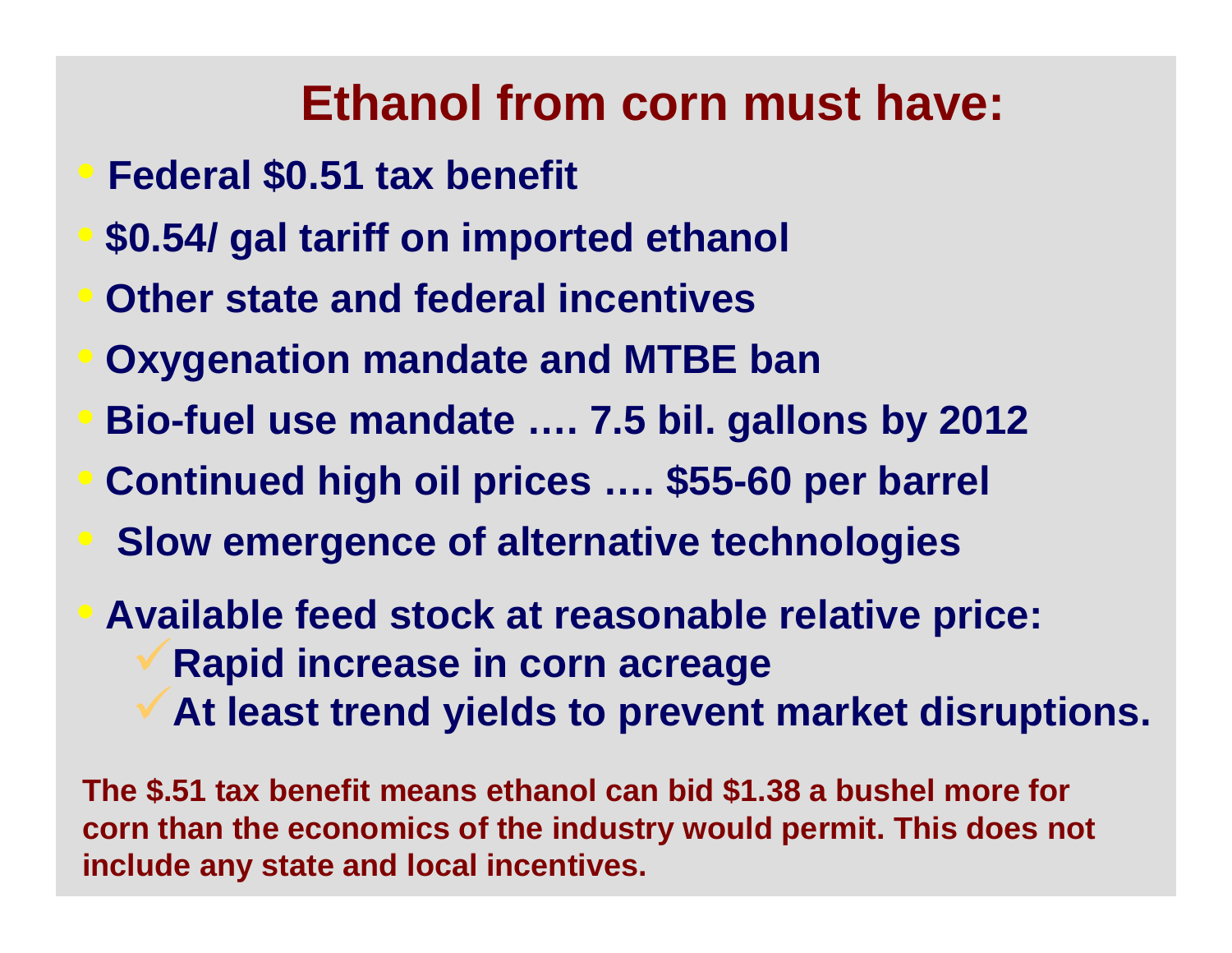# CBAG Review

- Producers expect their coop to be a vital part of rural communities
- Coops are a trusted source of agronomic advice
- Environmental issues are escalating at both the field and cooperative level
- Differentiation/preference in the marketplace
- Regulatory pressures
- Add value to cooperative membership
- Helping producers prepare for and maximize conservation benefits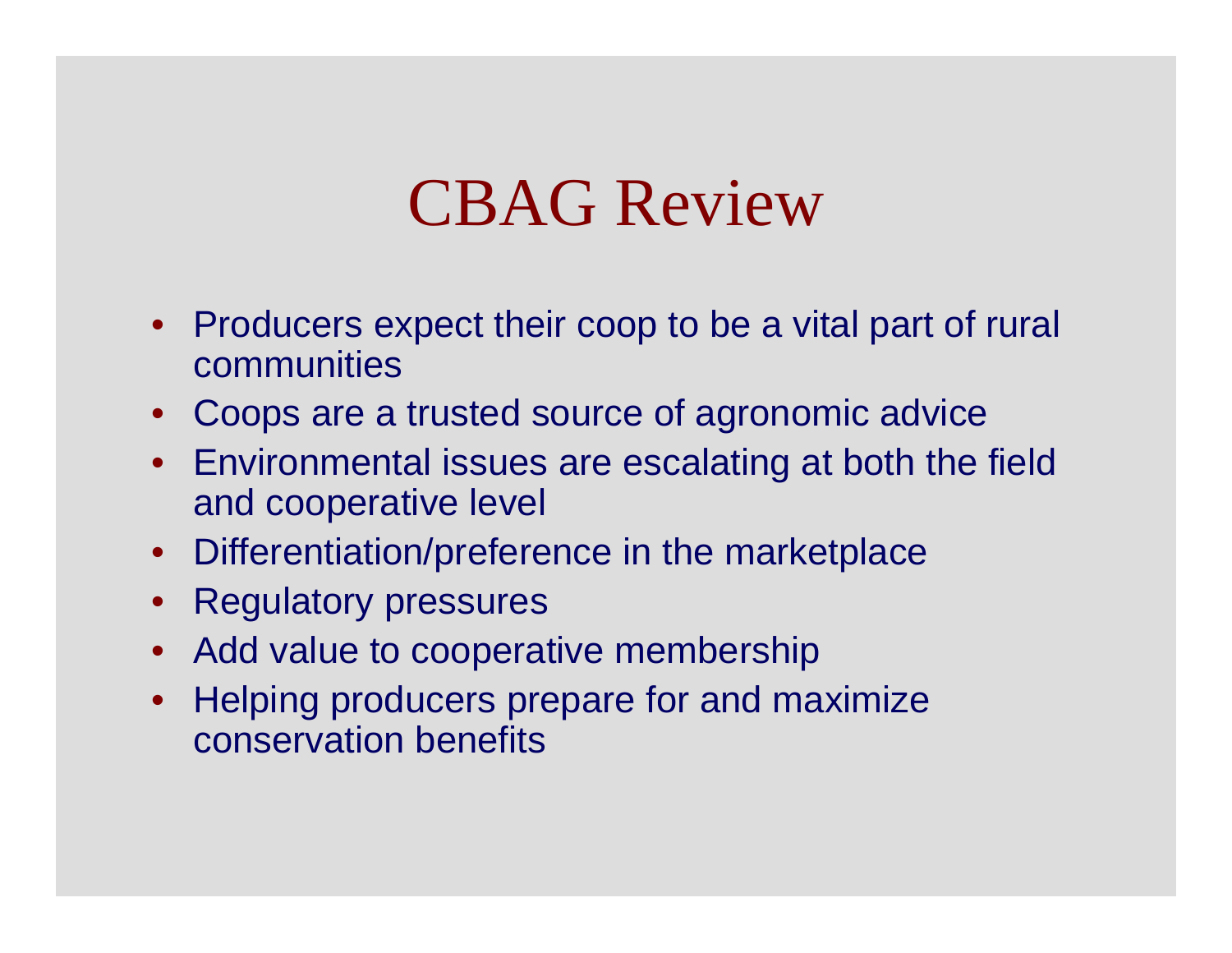

## **Sustainability: Traditional**

#### **Environment**

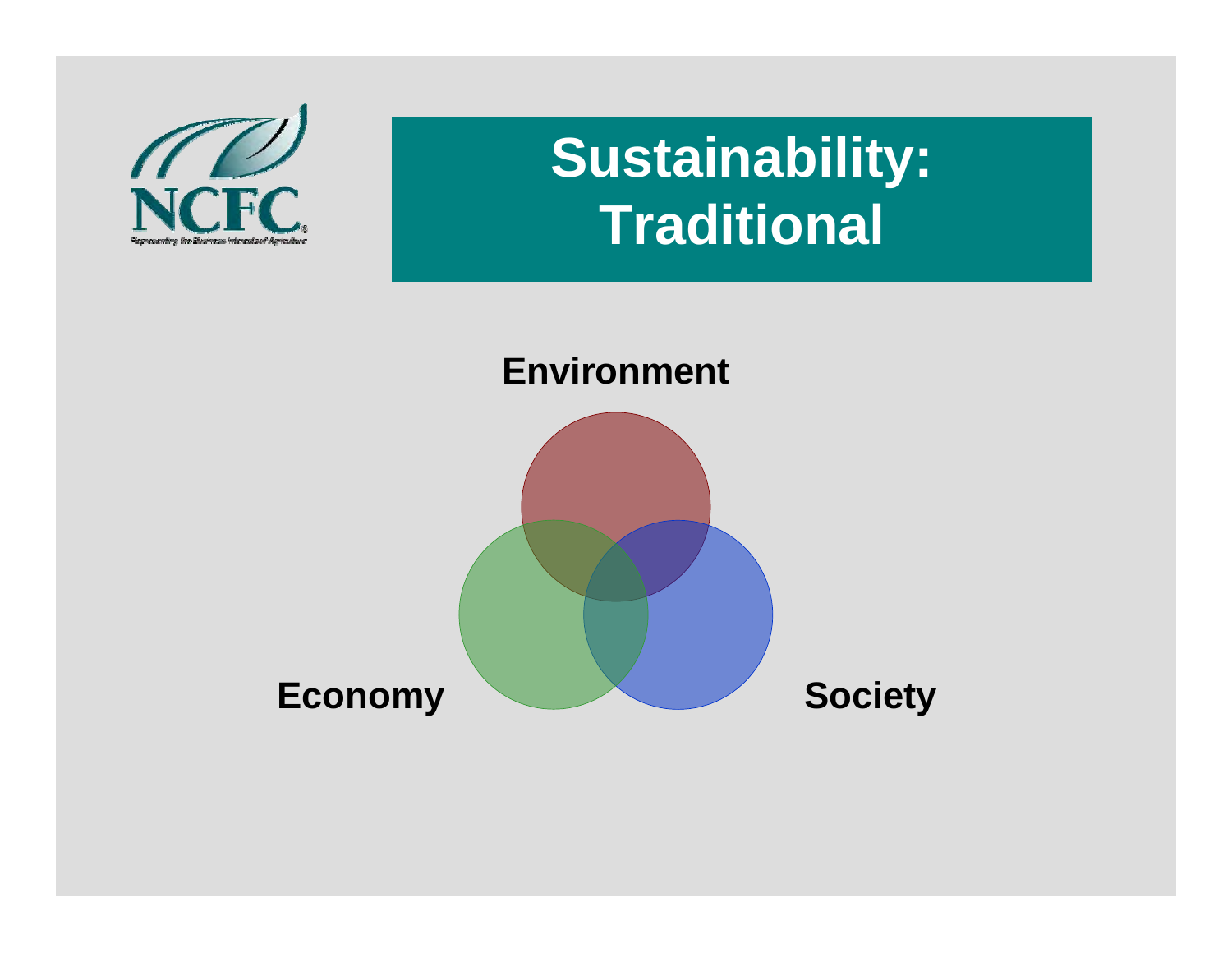

# **Sustainability:** *Coop Style*

#### **Stewardship of Natural Resources**

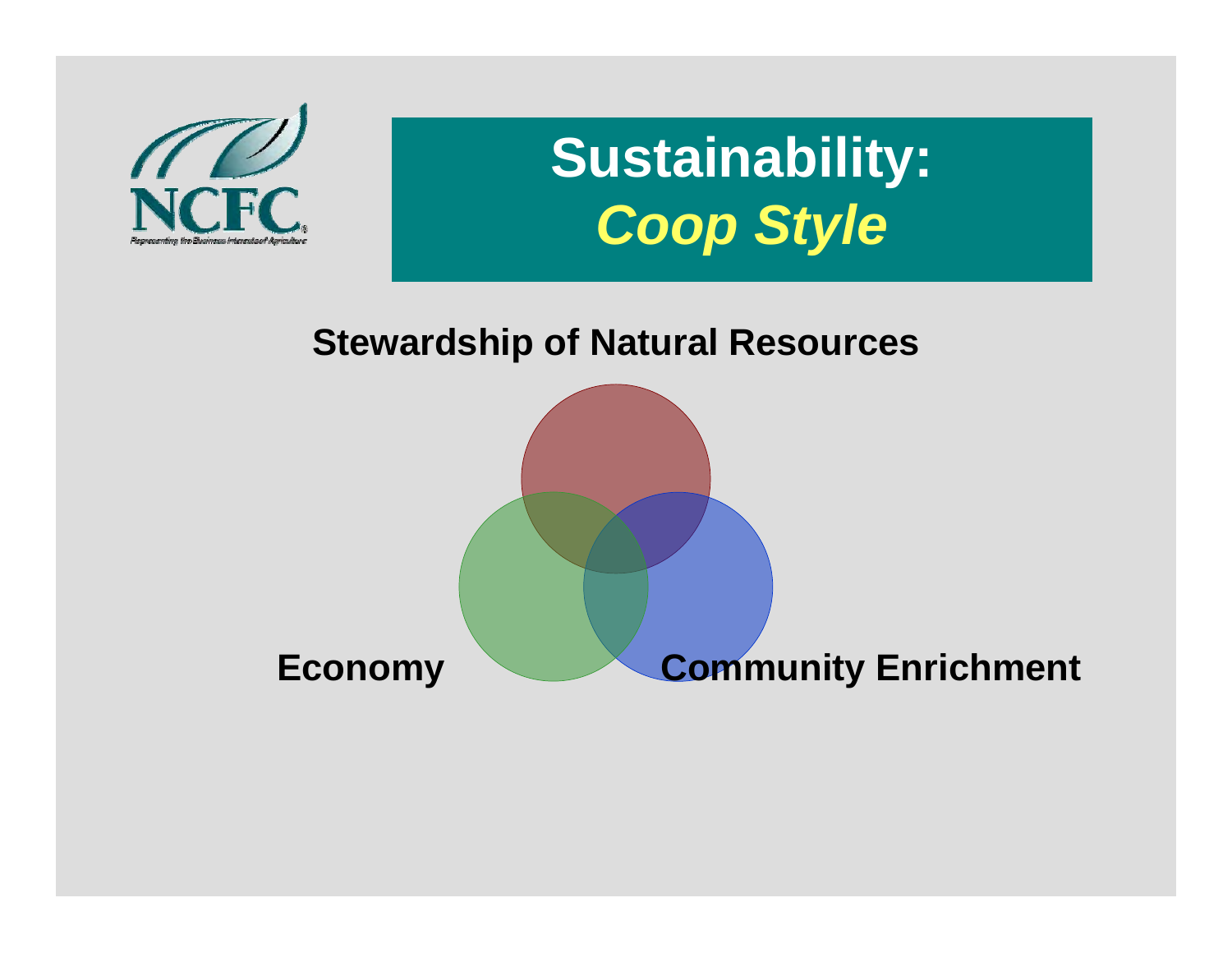## Elements of the Code

#### • **Purpose**

– The Purpose of the NCFC Code of Sustainable Practices is promoting locally-driven, environmentally and economically sound practices that are responsive to the unique role farmer-owned cooperatives play in the communities they serve.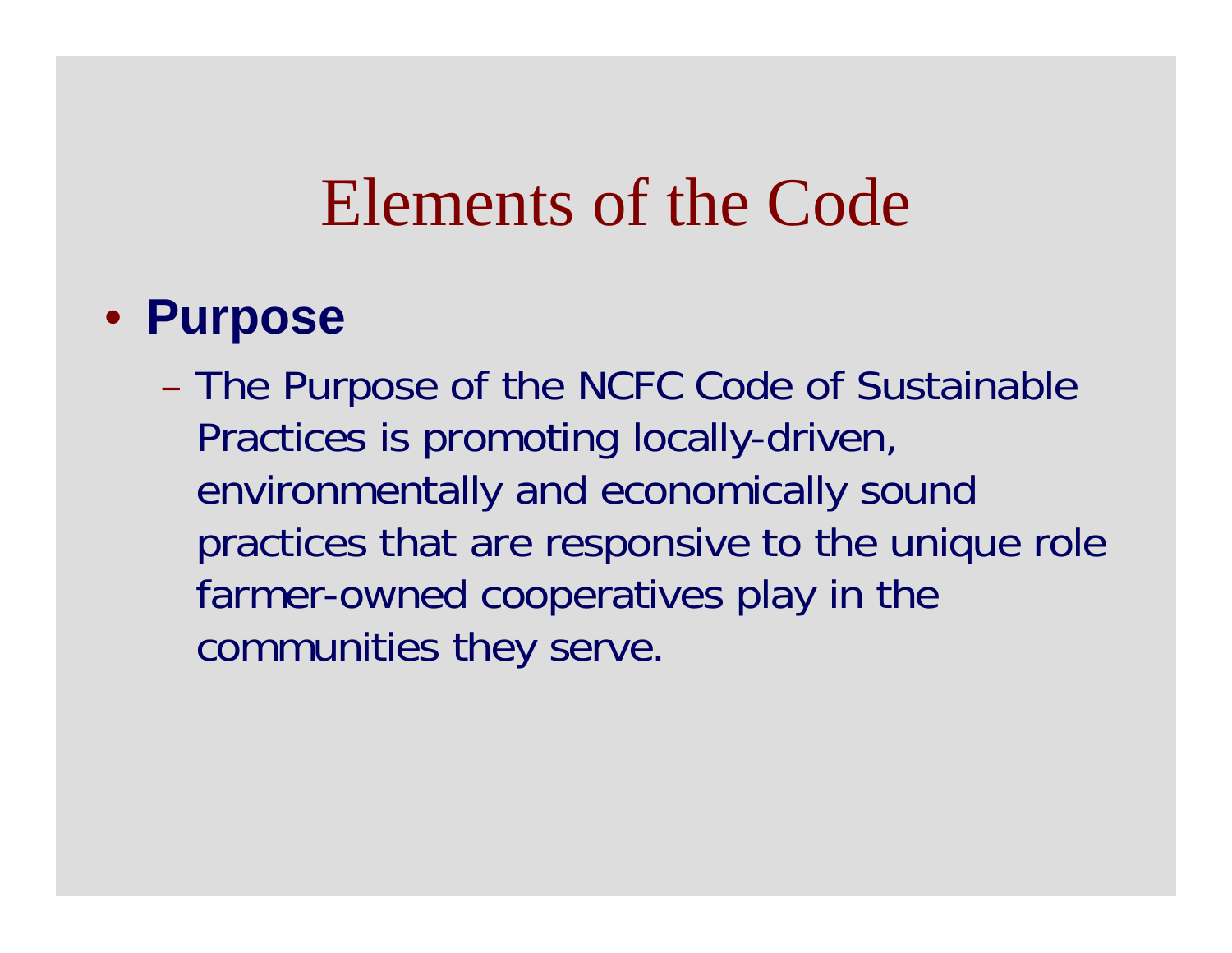## Elements of the Code

• **Principles of the NCFC Code–**

- Stewardship of Natural Resources
- Economic Viability for Farmers and their Cooperatives
- Strong Rural Communities
- Safe, High Quality Food, Feed, Fiber and Fuel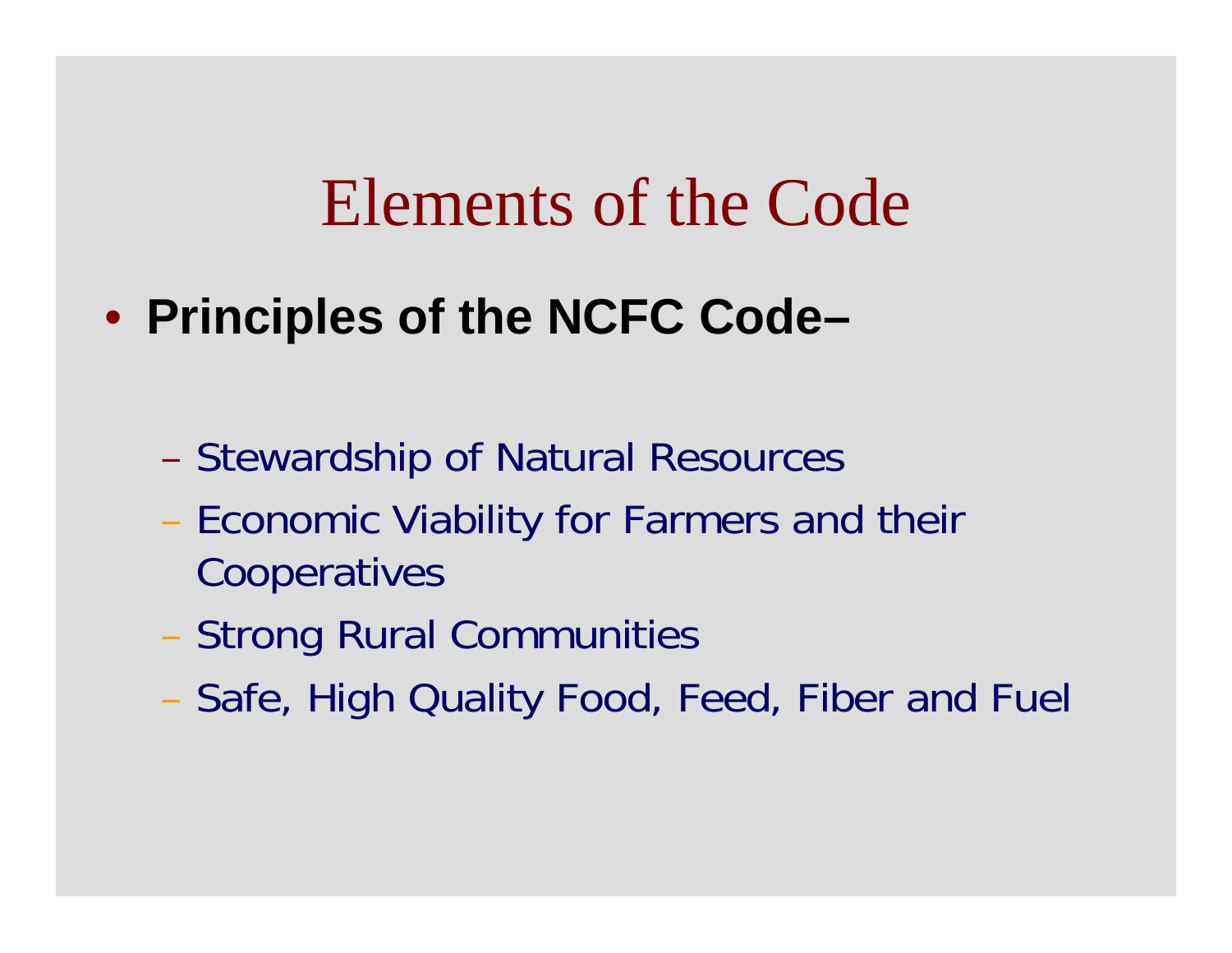# Elements of the Code

**Procedures** define a set of shared tools and strategies used by members to identify, document, and communicate sustainability efforts.

- •Cooperative Commitment
- •**Partnerships**
- •Define the baseline
- •Development of Coop-Specific Practices
- •Develop Improvement Targets
- •Record-Keeping and Reporting
- •3<sup>rd</sup> party verification/certification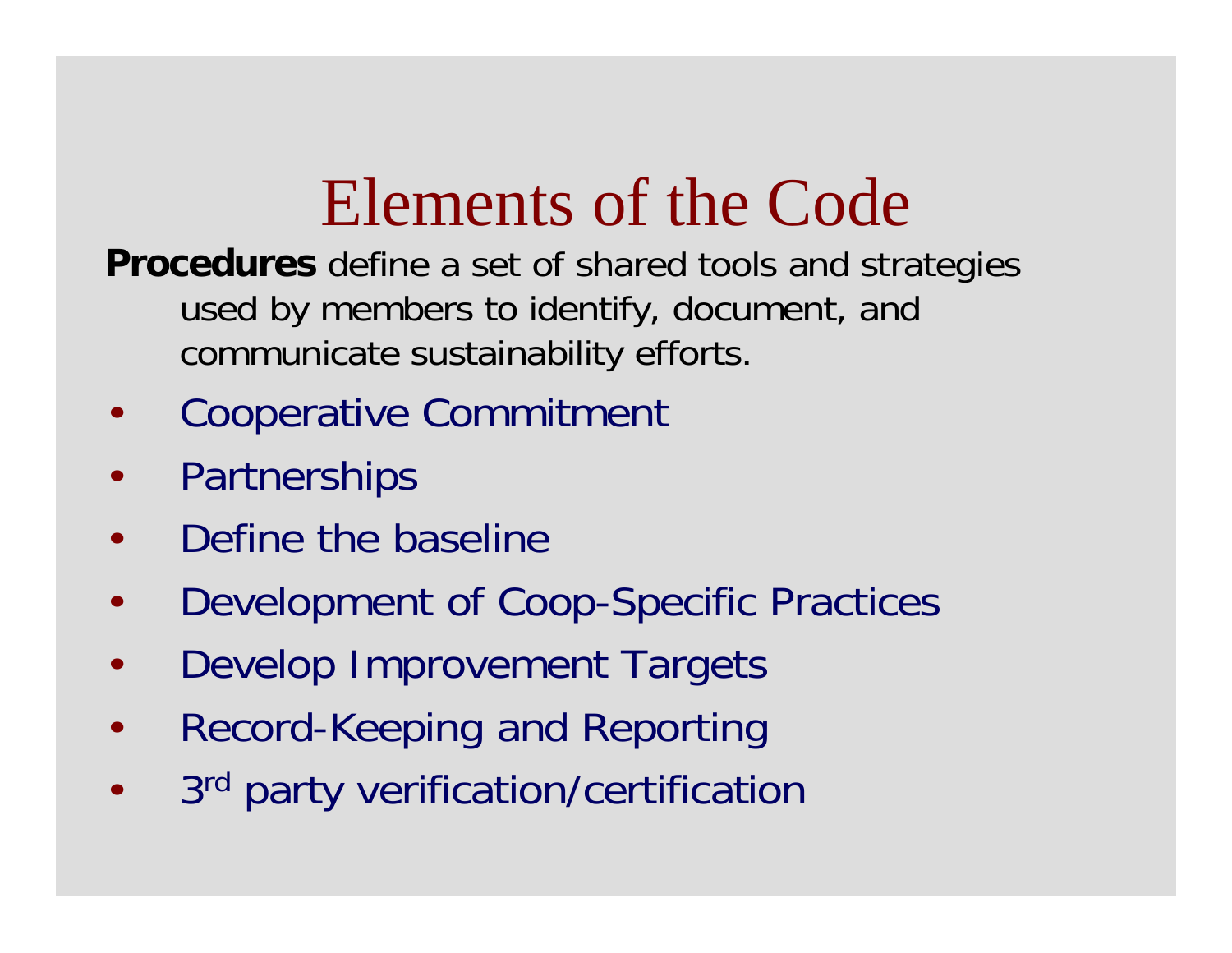# Energy from Methane – New Role for Coops?

- About ~80% of US milk comes from coops
- Air emissions & locally excess manure are problematic
- Anaerobic digestion of manure and government subsidies of alternative energy sources could be the key
- Producing & capturing methane may yield new coop opportunities for this renewable energy source
- NCFC and NRECA may have a unique solution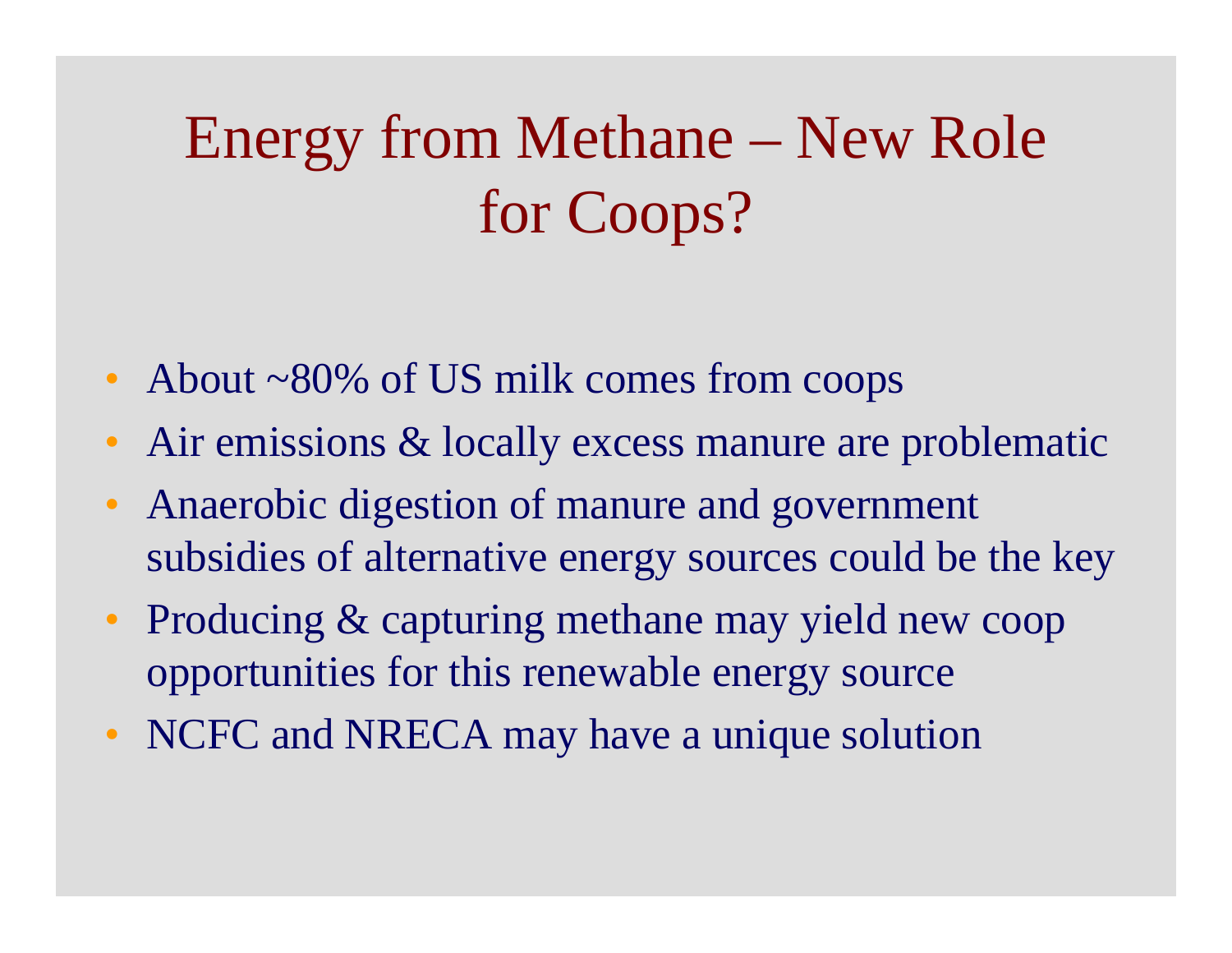#### AK- 1.3US Dairy Inventory (1,000 head)

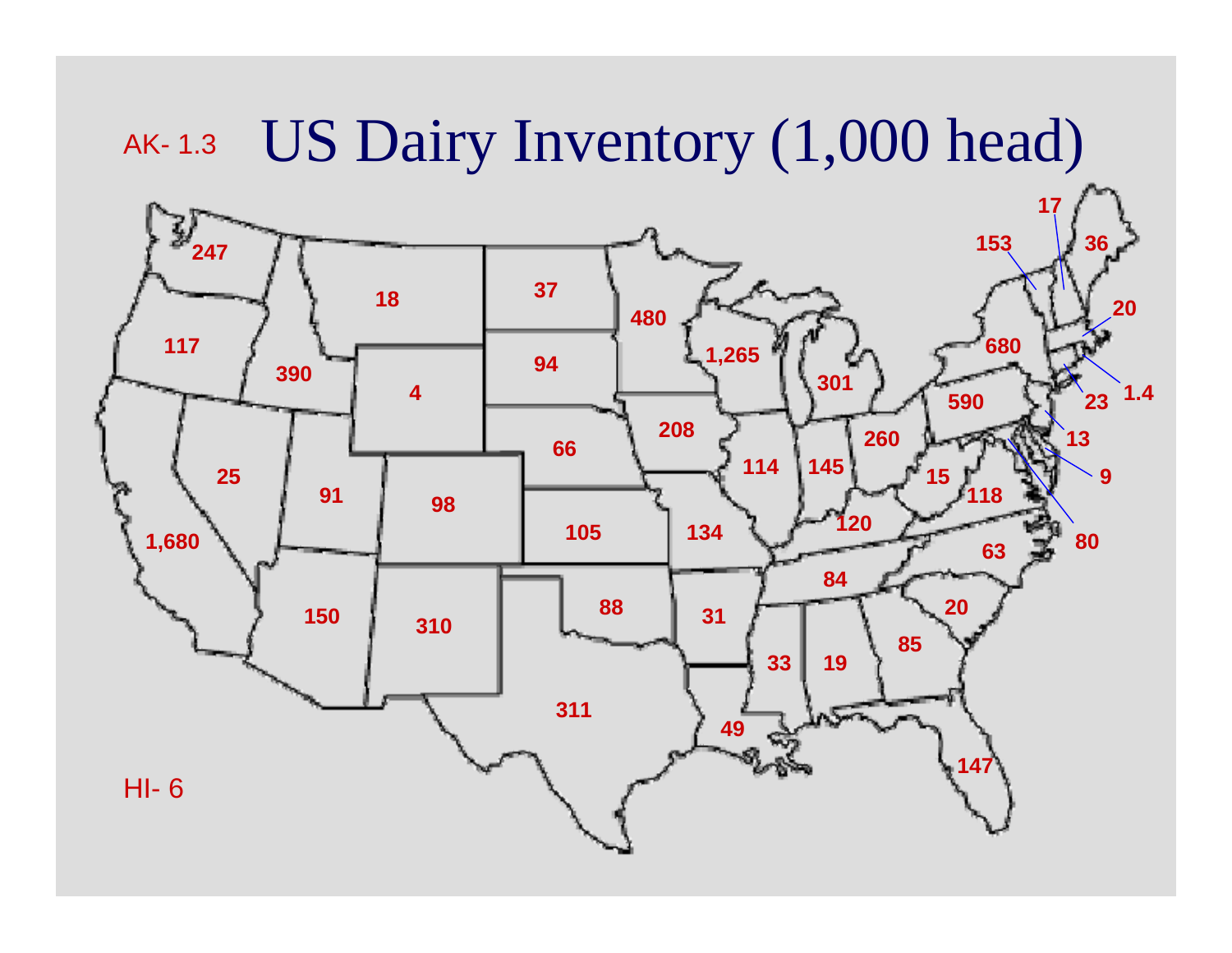### Current and Future Income Sources

### Biogas from Anaerobic Digestion

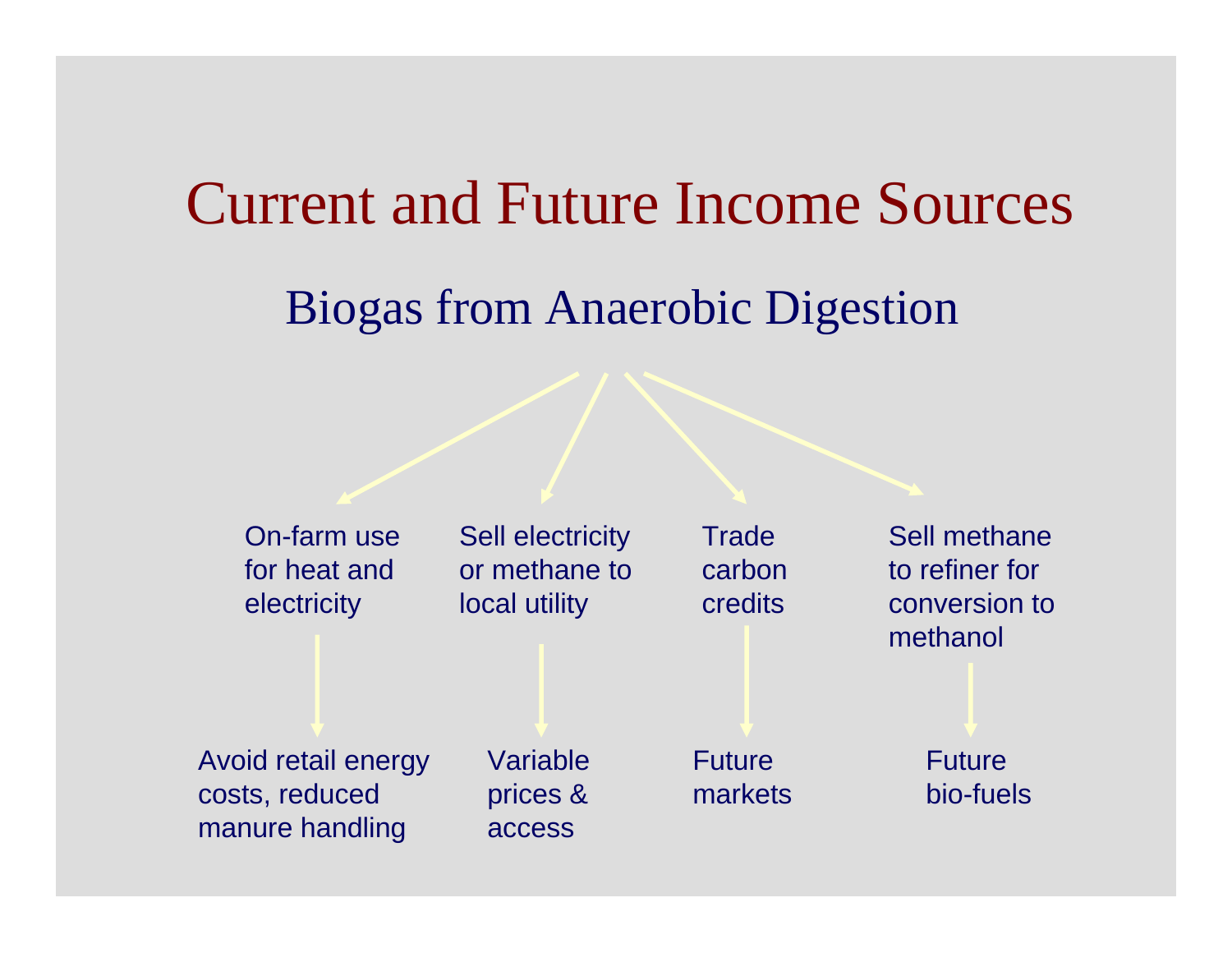# Role of USDA

- 1. USDA -- continue historic role in environmental stewardship and rely on cooperative education as delivery mechanism
- 2. Practical technology solutions cooperative participation in R & D
- 3. Cooperative-to-Cooperative programs in rural America should be encouraged